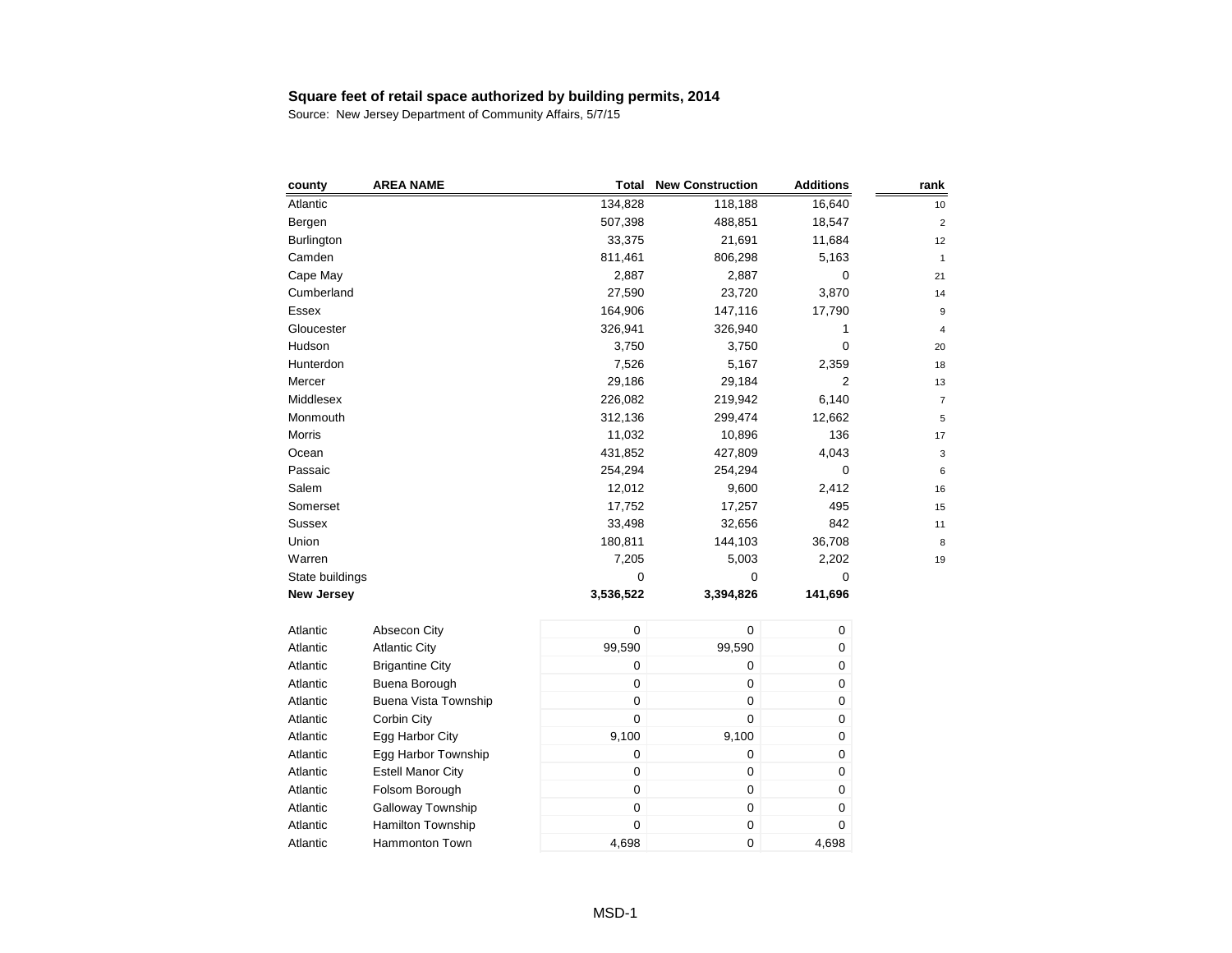| county   | <b>AREA NAME</b>                | <b>Total</b> | <b>New Construction</b> | <b>Additions</b> | rank |
|----------|---------------------------------|--------------|-------------------------|------------------|------|
| Atlantic | Linwood City                    | $\mathbf 0$  | 0                       | 0                |      |
| Atlantic | Longport Borough                | 0            | 0                       | 0                |      |
| Atlantic | Margate City                    | 0            | 0                       | 0                |      |
| Atlantic | Mullica Township                | $\mathsf 0$  | 0                       | 0                |      |
| Atlantic | Northfield City                 | 492          | 492                     | 0                |      |
| Atlantic | Pleasantville City              | 9,006        | 9,006                   | 0                |      |
| Atlantic | Port Republic City              | 0            | 0                       | 0                |      |
| Atlantic | Somers Point City               | 11,942       | 0                       | 11,942           |      |
| Atlantic | Ventnor City                    | 0            | 0                       | 0                |      |
| Atlantic | <b>Weymouth Township</b>        | 0            | $\mathbf 0$             | 0                |      |
| Bergen   | Allendale Borough               | $\mathbf 0$  | 0                       | 0                |      |
| Bergen   | Alpine Borough                  | $\mathbf 0$  | 0                       | 0                |      |
| Bergen   | Bergenfield Borough             | 0            | 0                       | 0                |      |
| Bergen   | Bogota Borough                  | 0            | 0                       | 0                |      |
| Bergen   | Carlstadt Borough               | 6,656        | 6,656                   | 0                |      |
| Bergen   | Cliffside Park Borough          | 0            | 0                       | 0                |      |
| Bergen   | Closter Borough                 | 0            | 0                       | 0                |      |
| Bergen   | Cresskill Borough               | $\mathbf 0$  | 0                       | $\pmb{0}$        |      |
| Bergen   | Demarest Borough                | $\mathbf 0$  | 0                       | 0                |      |
| Bergen   | Dumont Borough                  | 0            | 0                       | 0                |      |
| Bergen   | Elmwood Park Borough            | 0            | 0                       | 0                |      |
| Bergen   | East Rutherford Borough         | 0            | 0                       | 0                |      |
| Bergen   | Edgewater Borough               | $\mathbf 0$  | 0                       | 0                |      |
| Bergen   | Emerson Borough                 | $\mathbf 0$  | 0                       | 0                |      |
| Bergen   | <b>Englewood City</b>           | 2,113        | 0                       | 2,113            |      |
| Bergen   | <b>Englewood Cliffs Borough</b> | 0            | 0                       | 0                |      |
| Bergen   | Fair Lawn Borough               | 8,091        | 8,091                   | 0                |      |
| Bergen   | Fairview Borough                | 0            | 0                       | 0                |      |
| Bergen   | Fort Lee Borough                | 45,421       | 45,421                  | 0                |      |
| Bergen   | Franklin Lakes Borough          | 28,059       | 28,059                  | 0                |      |
| Bergen   | <b>Garfield City</b>            | 18,227       | 18,227                  | 0                |      |
| Bergen   | Glen Rock Borough               | 0            | 0                       | 0                |      |
| Bergen   | Hackensack City                 | 0            | 0                       | 0                |      |
| Bergen   | Harrington Park Borough         | 0            | 0                       | 0                |      |
| Bergen   | Hasbrouck Heights Borough       | 0            | 0                       | 0                |      |
| Bergen   | Haworth Borough                 | 0            | 0                       | 0                |      |
| Bergen   | Hillsdale Borough               | 0            | 0                       | 0                |      |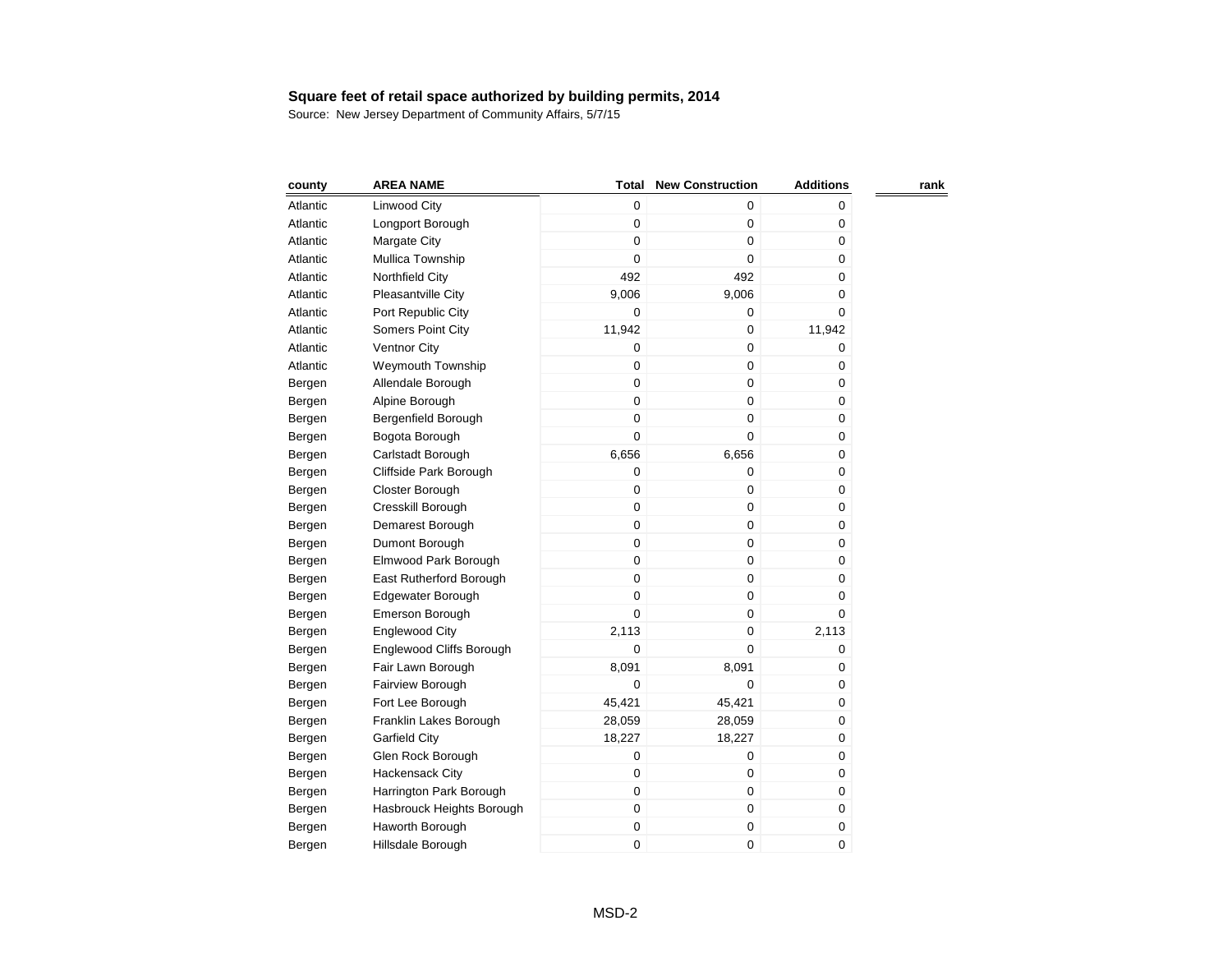| county | <b>AREA NAME</b>           | <b>Total</b> | <b>New Construction</b> | <b>Additions</b> | rank |
|--------|----------------------------|--------------|-------------------------|------------------|------|
| Bergen | Ho-Ho-Kus Borough          | 0            | 0                       | 0                |      |
| Bergen | Leonia Borough             | 0            | 0                       | 0                |      |
| Bergen | Little Ferry Borough       | 0            | 0                       | 0                |      |
| Bergen | Lodi Borough               | 0            | 0                       | 0                |      |
| Bergen | Lyndhurst Township         | 0            | 0                       | 0                |      |
| Bergen | Mahwah Township            | 0            | 0                       | 0                |      |
| Bergen | Maywood Borough            | 0            | 0                       | 0                |      |
| Bergen | Midland Park Borough       | 0            | 0                       | 0                |      |
| Bergen | Montvale Borough           | 0            | 0                       | 0                |      |
| Bergen | Moonachie Borough          | $\mathbf 0$  | 0                       | 0                |      |
| Bergen | New Milford Borough        | 0            | 0                       | 0                |      |
| Bergen | North Arlington Borough    | 0            | 0                       | 0                |      |
| Bergen | Northvale Borough          | $\mathsf 0$  | 0                       | 0                |      |
| Bergen | Norwood Borough            | 0            | 0                       | 0                |      |
| Bergen | Oakland Borough            | 0            | 0                       | 0                |      |
| Bergen | Old Tappan Borough         | 0            | 0                       | 0                |      |
| Bergen | Oradell Borough            | $\mathbf 0$  | 0                       | 0                |      |
| Bergen | Palisades Park Borough     | $\mathbf 0$  | 0                       | 0                |      |
| Bergen | Paramus Borough            | 16,434       | 0                       | 16,434           |      |
| Bergen | Park Ridge Borough         | 0            | 0                       | 0                |      |
| Bergen | Ramsey Borough             | 0            | 0                       | 0                |      |
| Bergen | Ridgefield Borough         | 0            | 0                       | 0                |      |
| Bergen | Ridgefield Park Village    | 0            | 0                       | 0                |      |
| Bergen | Ridgewood Village          | 0            | 0                       | 0                |      |
| Bergen | River Edge Borough         | 0            | 0                       | 0                |      |
| Bergen | <b>River Vale Township</b> | 0            | 0                       | 0                |      |
| Bergen | Rochelle Park Township     | 0            | 0                       | 0                |      |
| Bergen | Rockleigh Borough          | 0            | 0                       | 0                |      |
| Bergen | Rutherford Borough         | 0            | 0                       | 0                |      |
| Bergen | Saddle Brook Township      | 0            | 0                       | 0                |      |
| Bergen | Saddle River Borough       | 0            | 0                       | 0                |      |
| Bergen | South Hackensack Twp       | 0            | 0                       | 0                |      |
| Bergen | <b>Teaneck Township</b>    | $\mathbf 0$  | 0                       | 0                |      |
| Bergen | <b>Tenafly Borough</b>     | 0            | 0                       | 0                |      |
| Bergen | Teterboro Borough          | 382,397      | 382,397                 | 0                |      |
| Bergen | Upper Saddle River Borough | 0            | 0                       | 0                |      |
| Bergen | <b>Waldwick Borough</b>    | 0            | 0                       | 0                |      |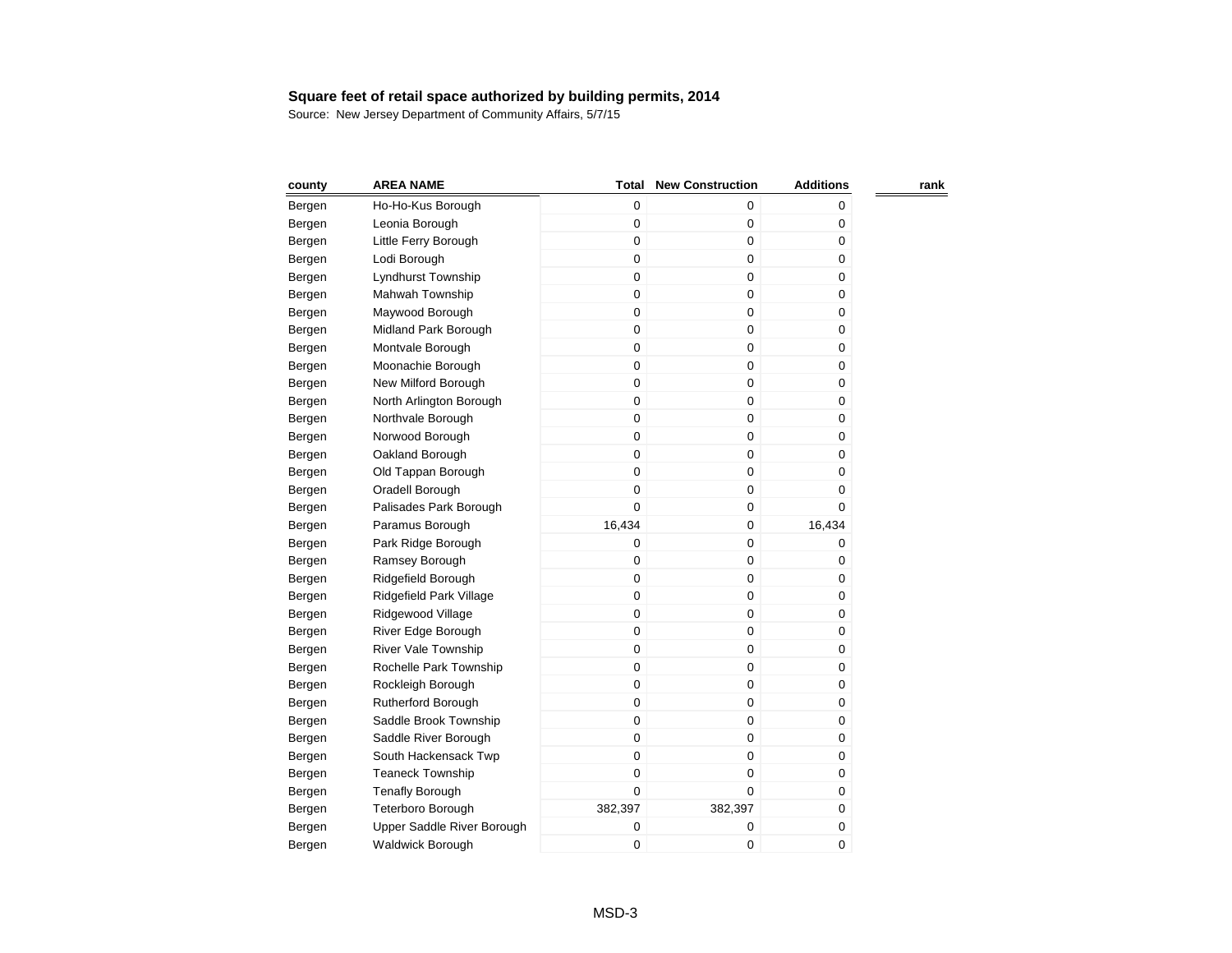| county            | <b>AREA NAME</b>               | Total       | <b>New Construction</b> | <b>Additions</b> | rank |
|-------------------|--------------------------------|-------------|-------------------------|------------------|------|
| Bergen            | <b>Wallington Borough</b>      | $\mathbf 0$ | $\pmb{0}$               | 0                |      |
| Bergen            | <b>Washington Township</b>     | 0           | $\pmb{0}$               | 0                |      |
| Bergen            | Westwood Borough               | 0           | $\pmb{0}$               | 0                |      |
| Bergen            | Woodcliff Lake Borough         | 0           | $\pmb{0}$               | 0                |      |
| Bergen            | Wood-Ridge Borough             | 0           | 0                       | 0                |      |
| Bergen            | <b>Wyckoff Township</b>        | $\mathbf 0$ | $\mathbf 0$             | 0                |      |
| <b>Burlington</b> | <b>Bass River Township</b>     | $\mathsf 0$ | $\mathbf 0$             | 0                |      |
| <b>Burlington</b> | <b>Beverly City</b>            | $\mathbf 0$ | $\mathbf 0$             | 0                |      |
| <b>Burlington</b> | <b>Bordentown City</b>         | $\mathbf 0$ | $\mathbf 0$             | 0                |      |
| <b>Burlington</b> | <b>Bordentown Township</b>     | $\mathbf 0$ | $\mathbf 0$             | 0                |      |
| <b>Burlington</b> | <b>Burlington City</b>         | $\mathbf 0$ | $\pmb{0}$               | 0                |      |
| <b>Burlington</b> | <b>Burlington Township</b>     | $\mathbf 0$ | $\pmb{0}$               | 0                |      |
| Burlington        | <b>Chesterfield Township</b>   | 0           | $\pmb{0}$               | 0                |      |
| Burlington        | Cinnaminson Township           | $\mathbf 0$ | $\mathbf 0$             | 0                |      |
| Burlington        | Delanco Township               | $\mathbf 0$ | $\mathbf 0$             | 0                |      |
| <b>Burlington</b> | Delran Township                | $\mathbf 0$ | $\mathbf 0$             | 0                |      |
| <b>Burlington</b> | Eastampton Township            | $\mathbf 0$ | $\mathbf 0$             | 0                |      |
| <b>Burlington</b> | <b>Edgewater Park Township</b> | $\mathbf 0$ | $\mathbf 0$             | 0                |      |
| <b>Burlington</b> | Evesham Township               | 5,051       | 5,051                   | 0                |      |
| <b>Burlington</b> | Fieldsboro Borough             | 0           | 0                       | 0                |      |
| Burlington        | Florence Township              | 0           | 0                       | 0                |      |
| Burlington        | Hainesport Township            | 10,159      | $\mathbf 0$             | 10,159           |      |
| <b>Burlington</b> | Lumberton Township             | 0           | 0                       | 0                |      |
| <b>Burlington</b> | Mansfield Township             | 0           | $\mathbf 0$             | 0                |      |
| <b>Burlington</b> | Maple Shade Township           | $\mathbf 0$ | $\pmb{0}$               | 0                |      |
| <b>Burlington</b> | <b>Medford Township</b>        | $\mathbf 0$ | $\mathbf 0$             | 0                |      |
| <b>Burlington</b> | Medford Lakes Borough          | 0           | $\pmb{0}$               | 0                |      |
| Burlington        | Moorestown Township            | 440         | $\pmb{0}$               | 440              |      |
| Burlington        | Mount Holly Township           | $\mathbf 0$ | $\mathbf 0$             | 0                |      |
| Burlington        | Mount Laurel Township          | $\mathbf 0$ | $\mathbf 0$             | 0                |      |
| Burlington        | New Hanover Township           | 0           | 0                       | 0                |      |
| Burlington        | North Hanover Township         | 0           | $\mathbf 0$             | 0                |      |
| <b>Burlington</b> | Palmyra Borough                | $\mathbf 0$ | $\mathbf 0$             | 0                |      |
| <b>Burlington</b> | Pemberton Borough              | $\mathbf 0$ | $\mathbf 0$             | 0                |      |
| <b>Burlington</b> | Pemberton Township             | 8,320       | 8,320                   | 0                |      |
| <b>Burlington</b> | <b>Riverside Township</b>      | 0           | 0                       | 0                |      |
| <b>Burlington</b> | Riverton Borough               | 1,085       | 0                       | 1,085            |      |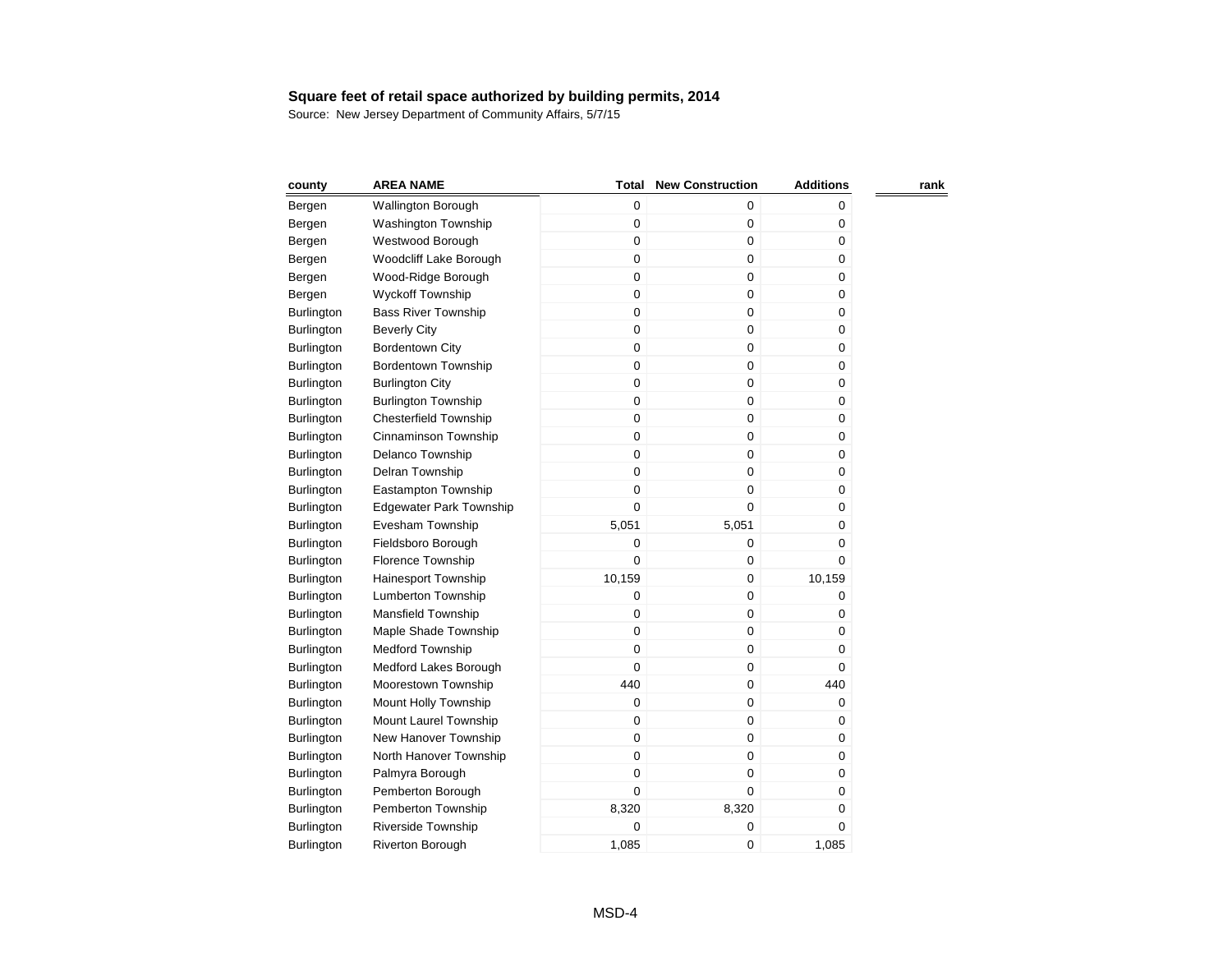| county            | <b>AREA NAME</b>           | Total       | <b>New Construction</b> | <b>Additions</b> | rank |
|-------------------|----------------------------|-------------|-------------------------|------------------|------|
| Burlington        | Shamong Township           | 0           | 0                       | 0                |      |
| <b>Burlington</b> | Southampton Township       | $\mathbf 0$ | $\pmb{0}$               | 0                |      |
| Burlington        | Springfield Township       | $\mathbf 0$ | $\mathbf 0$             | $\pmb{0}$        |      |
| Burlington        | <b>Tabernacle Township</b> | $\mathbf 0$ | $\mathbf 0$             | 0                |      |
| Burlington        | <b>Washington Township</b> | $\mathbf 0$ | $\Omega$                | 0                |      |
| Burlington        | <b>Westampton Township</b> | 8,320       | 8,320                   | 0                |      |
| Burlington        | Willingboro Township       | $\mathbf 0$ | 0                       | $\pmb{0}$        |      |
| Burlington        | <b>Woodland Township</b>   | $\mathbf 0$ | $\mathbf 0$             | $\mathbf 0$      |      |
| Burlington        | Wrightstown Borough        | $\mathbf 0$ | $\pmb{0}$               | 0                |      |
| Camden            | Audubon Borough            | $\mathbf 0$ | $\pmb{0}$               | 0                |      |
| Camden            | Audubon Park Borough       | $\mathbf 0$ | $\pmb{0}$               | $\pmb{0}$        |      |
| Camden            | <b>Barrington Borough</b>  | $\mathbf 0$ | $\mathbf 0$             | $\mathbf 0$      |      |
| Camden            | Bellmawr Borough           | $\mathbf 0$ | $\pmb{0}$               | 0                |      |
| Camden            | Berlin Borough             | $\mathbf 0$ | $\pmb{0}$               | 0                |      |
| Camden            | <b>Berlin Township</b>     | $\mathbf 0$ | $\mathbf 0$             | $\pmb{0}$        |      |
| Camden            | Brooklawn Borough          | 5,065       | $\mathbf 0$             | 5,065            |      |
| Camden            | Camden City                | 18,830      | 18,830                  | 0                |      |
| Camden            | Cherry Hill Township       | 5,655       | 5,557                   | 98               |      |
| Camden            | <b>Chesilhurst Borough</b> | $\mathbf 0$ | 0                       | 0                |      |
| Camden            | <b>Clementon Borough</b>   | $\mathbf 0$ | $\mathbf 0$             | 0                |      |
| Camden            | Collingswood Borough       | $\mathbf 0$ | $\pmb{0}$               | 0                |      |
| Camden            | Gibbsboro Borough          | $\mathbf 0$ | $\mathbf 0$             | 0                |      |
| Camden            | <b>Gloucester City</b>     | $\mathbf 0$ | $\mathbf 0$             | 0                |      |
| Camden            | <b>Gloucester Township</b> | 773,591     | 773,591                 | 0                |      |
| Camden            | Haddon Township            | $\mathbf 0$ | $\pmb{0}$               | 0                |      |
| Camden            | Haddonfield Borough        | 0           | 0                       | 0                |      |
| Camden            | Haddon Heights Borough     | $\mathbf 0$ | $\pmb{0}$               | 0                |      |
| Camden            | Hi-nella Borough           | $\mathbf 0$ | $\mathbf 0$             | 0                |      |
| Camden            | Laurel Springs Borough     | $\mathbf 0$ | 0                       | 0                |      |
| Camden            | Lawnside Borough           | $\mathbf 0$ | 0                       | 0                |      |
| Camden            | Lindenwold Borough         | 8,320       | 8,320                   | 0                |      |
| Camden            | Magnolia Borough           | $\mathbf 0$ | $\pmb{0}$               | 0                |      |
| Camden            | Merchantville Borough      | $\mathbf 0$ | 0                       | 0                |      |
| Camden            | Mount Ephraim Borough      | $\mathbf 0$ | $\mathbf 0$             | 0                |      |
| Camden            | Oaklyn Borough             | $\mathbf 0$ | $\pmb{0}$               | 0                |      |
| Camden            | Pennsauken Township        | $\pmb{0}$   | $\pmb{0}$               | $\pmb{0}$        |      |
| Camden            | Pine Hill Borough          | $\mathbf 0$ | 0                       | 0                |      |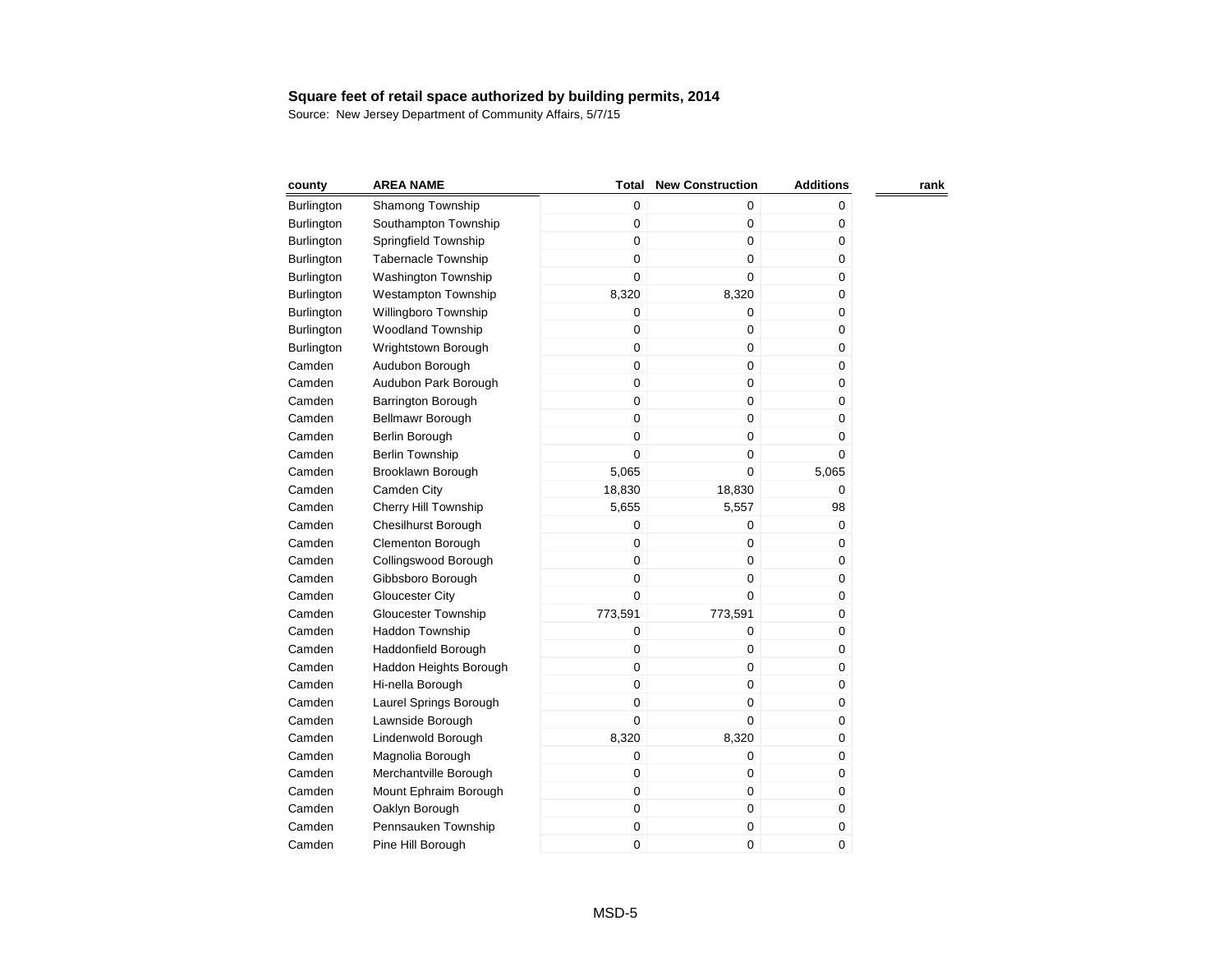| county     | <b>AREA NAME</b>           | Total       | <b>New Construction</b> | <b>Additions</b> | rank |
|------------|----------------------------|-------------|-------------------------|------------------|------|
| Camden     | Pine Valley Borough        | 0           | $\mathbf 0$             | 0                |      |
| Camden     | Runnemede Borough          | 0           | $\pmb{0}$               | 0                |      |
| Camden     | Somerdale Borough          | 0           | $\mathbf 0$             | 0                |      |
| Camden     | <b>Stratford Borough</b>   | 0           | $\mathbf 0$             | 0                |      |
| Camden     | <b>Tavistock Borough</b>   | 0           | $\pmb{0}$               | 0                |      |
| Camden     | Voorhees Township          | $\mathbf 0$ | $\pmb{0}$               | 0                |      |
| Camden     | <b>Waterford Township</b>  | $\mathbf 0$ | $\mathbf 0$             | 0                |      |
| Camden     | <b>Winslow Township</b>    | $\mathbf 0$ | $\mathbf 0$             | 0                |      |
| Camden     | Woodlynne Borough          | $\mathbf 0$ | $\boldsymbol{0}$        | 0                |      |
| Cape May   | Avalon Borough             | $\mathbf 0$ | $\mathbf 0$             | 0                |      |
| Cape May   | Cape May City              | $\mathbf 0$ | $\mathbf 0$             | 0                |      |
| Cape May   | Cape May Point Borough     | $\mathbf 0$ | $\mathbf 0$             | 0                |      |
| Cape May   | Dennis Township            | $\mathbf 0$ | $\mathbf 0$             | 0                |      |
| Cape May   | Lower Township             | $\mathbf 0$ | $\mathbf 0$             | 0                |      |
| Cape May   | Middle Township            | $\mathbf 0$ | $\boldsymbol{0}$        | 0                |      |
| Cape May   | North Wildwood City        | 0           | $\mathbf 0$             | 0                |      |
| Cape May   | Ocean City                 | 2,887       | 2,887                   | 0                |      |
| Cape May   | Sea Isle City              | 0           | $\mathbf 0$             | 0                |      |
| Cape May   | Stone Harbor Borough       | 0           | $\boldsymbol{0}$        | 0                |      |
| Cape May   | <b>Upper Township</b>      | $\mathbf 0$ | $\mathbf 0$             | 0                |      |
| Cape May   | West Cape May Borough      | $\mathbf 0$ | $\mathbf 0$             | 0                |      |
| Cape May   | West Wildwood Borough      | $\mathbf 0$ | $\boldsymbol{0}$        | 0                |      |
| Cape May   | <b>Wildwood City</b>       | 0           | $\boldsymbol{0}$        | 0                |      |
| Cape May   | Wildwood Crest Borough     | $\mathbf 0$ | $\mathbf 0$             | 0                |      |
| Cape May   | Woodbine Borough           | 0           | $\boldsymbol{0}$        | 0                |      |
| Cumberland | <b>Bridgeton City</b>      | 0           | 0                       | 0                |      |
| Cumberland | <b>Commercial Township</b> | $\mathbf 0$ | $\mathbf 0$             | 0                |      |
| Cumberland | Deerfield Township         | 0           | $\mathbf 0$             | 0                |      |
| Cumberland | Downe Township             | 0           | $\pmb{0}$               | 0                |      |
| Cumberland | Fairfield Township         | $\mathbf 0$ | $\mathbf 0$             | 0                |      |
| Cumberland | <b>Greenwich Township</b>  | $\mathbf 0$ | $\mathbf 0$             | 0                |      |
| Cumberland | <b>Hopewell Township</b>   | 0           | $\mathbf 0$             | 0                |      |
| Cumberland | Lawrence Township          | $\mathbf 0$ | 0                       | 0                |      |
| Cumberland | Maurice River Township     | 176         | 176                     | 0                |      |
| Cumberland | Millville City             | 0           | $\pmb{0}$               | 0                |      |
| Cumberland | Shiloh Borough             | 0           | $\pmb{0}$               | 0                |      |
| Cumberland | <b>Stow Creek Township</b> | 0           | $\mathbf 0$             | 0                |      |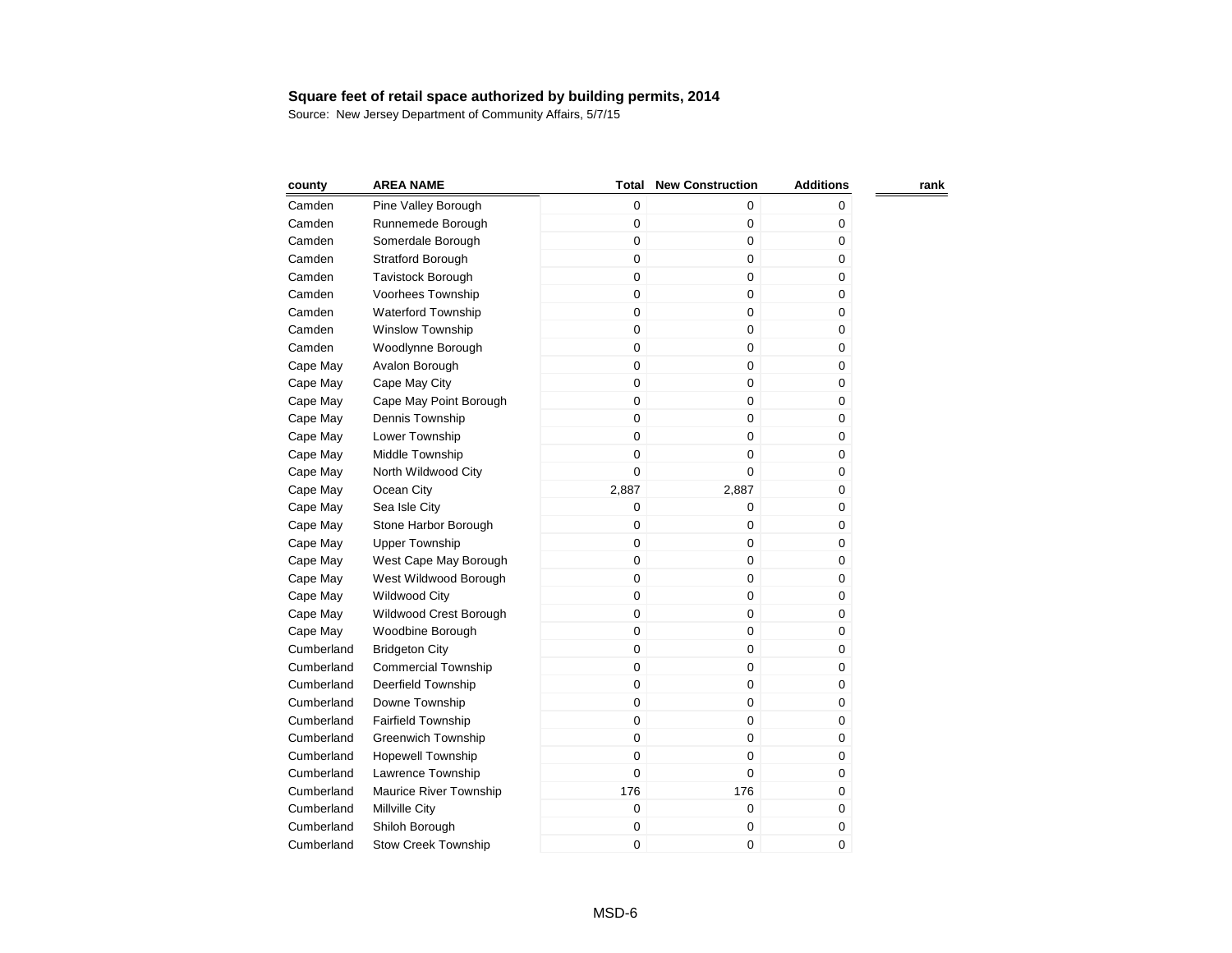| county     | <b>AREA NAME</b>                | Total       | <b>New Construction</b> | <b>Additions</b> | rank |
|------------|---------------------------------|-------------|-------------------------|------------------|------|
| Cumberland | <b>Upper Deerfield Township</b> | 0           | 0                       | 0                |      |
| Cumberland | <b>Vineland City</b>            | 27,414      | 23,544                  | 3,870            |      |
| Essex      | <b>Belleville Township</b>      | 0           | 0                       | 0                |      |
| Essex      | <b>Bloomfield Township</b>      | 2,976       | 2,976                   | 0                |      |
| Essex      | Caldwell Borough                | 0           | 0                       | 0                |      |
| Essex      | <b>Cedar Grove Township</b>     | 0           | 0                       | 0                |      |
| Essex      | East Orange City                | 0           | 0                       | 0                |      |
| Essex      | Essex Fells Borough             | 0           | 0                       | 0                |      |
| Essex      | Fairfield Township              | 0           | 0                       | 0                |      |
| Essex      | Glen Ridge Borough              | 0           | $\mathbf 0$             | 0                |      |
| Essex      | Irvington Township              | 0           | $\mathbf 0$             | 0                |      |
| Essex      | Livingston Township             | 17,790      | $\mathbf 0$             | 17,790           |      |
| Essex      | Maplewood Township              | 13,189      | 13,189                  | 0                |      |
| Essex      | Millburn Township               | 0           | 0                       | 0                |      |
| Essex      | Montclair Township              | 0           | $\mathbf 0$             | 0                |      |
| Essex      | <b>Newark City</b>              | 120,571     | 120,571                 | 0                |      |
| Essex      | North Caldwell Borough          | 0           | 0                       | 0                |      |
| Essex      | Nutley Township                 | 0           | 0                       | 0                |      |
| Essex      | City of Orange Township         | 10,380      | 10,380                  | 0                |      |
| Essex      | Roseland Borough                | 0           | 0                       | 0                |      |
| Essex      | South Orange Village            | 0           | 0                       | 0                |      |
| Essex      | Verona Township                 | 0           | 0                       | 0                |      |
| Essex      | West Caldwell Township          | 0           | 0                       | 0                |      |
| Essex      | West Orange Township            | 0           | 0                       | 0                |      |
| Gloucester | Clayton Borough                 | 0           | 0                       | 0                |      |
| Gloucester | Deptford Township               | 0           | 0                       | 0                |      |
| Gloucester | East Greenwich Township         | 1,936       | 1,936                   | 0                |      |
| Gloucester | <b>Elk Township</b>             | 0           | 0                       | 0                |      |
| Gloucester | Franklin Township               | 0           | 0                       | 0                |      |
| Gloucester | Glassboro Borough               | 310,941     | 310,941                 | 0                |      |
| Gloucester | Greenwich Township              | 0           | 0                       | 0                |      |
| Gloucester | Harrison Township               | 1           | 0                       | 1                |      |
| Gloucester | Logan Township                  | 0           | 0                       | 0                |      |
| Gloucester | Mantua Township                 | $\mathbf 0$ | 0                       | 0                |      |
| Gloucester | Monroe Township                 | 10,895      | 10,895                  | 0                |      |
| Gloucester | National Park Borough           | 0           | 0                       | 0                |      |
| Gloucester | Newfield Borough                | 0           | 0                       | 0                |      |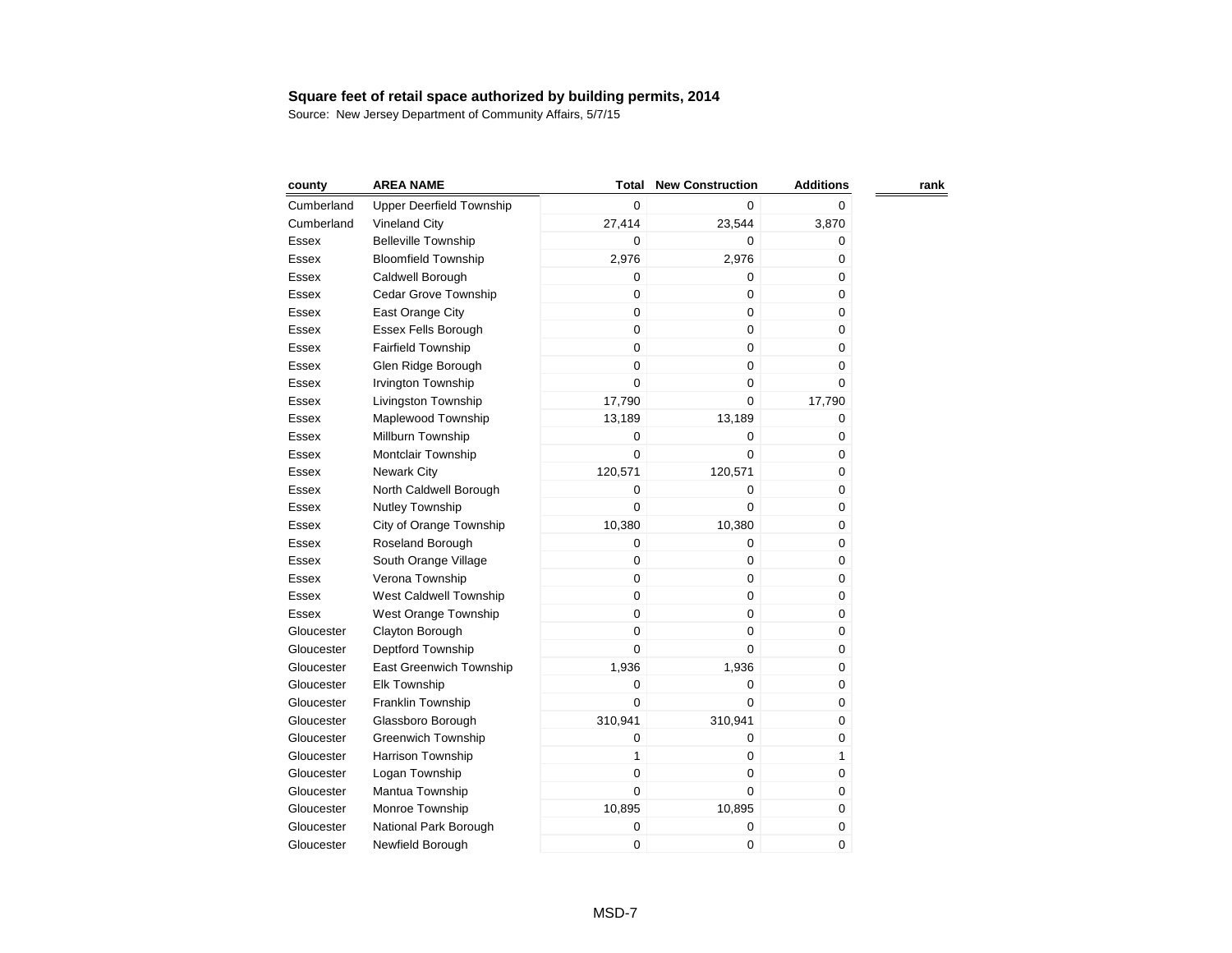| county     | <b>AREA NAME</b>           | <b>Total</b> | <b>New Construction</b> | <b>Additions</b> | rank |
|------------|----------------------------|--------------|-------------------------|------------------|------|
| Gloucester | Paulsboro Borough          | $\mathbf 0$  | 0                       | 0                |      |
| Gloucester | Pitman Borough             | 0            | 0                       | 0                |      |
| Gloucester | South Harrison Township    | 0            | 0                       | 0                |      |
| Gloucester | Swedesboro Borough         | $\mathbf 0$  | 0                       | 0                |      |
| Gloucester | <b>Washington Township</b> | $\mathbf 0$  | $\mathbf 0$             | 0                |      |
| Gloucester | Wenonah Borough            | 0            | $\mathbf 0$             | 0                |      |
| Gloucester | West Deptford Township     | 3,168        | 3,168                   | 0                |      |
| Gloucester | Westville Borough          | $\mathbf 0$  | 0                       | 0                |      |
| Gloucester | <b>Woodbury City</b>       | 0            | 0                       | 0                |      |
| Gloucester | Woodbury Heights Borough   | $\mathbf 0$  | $\mathbf 0$             | 0                |      |
| Gloucester | <b>Woolwich Township</b>   | $\mathbf 0$  | $\mathbf 0$             | 0                |      |
| Hudson     | <b>Bayonne City</b>        | $\mathbf 0$  | $\mathbf 0$             | 0                |      |
| Hudson     | East Newark Borough        | 0            | 0                       | 0                |      |
| Hudson     | Guttenberg Town            | 0            | $\mathbf 0$             | $\pmb{0}$        |      |
| Hudson     | <b>Harrison Town</b>       | 3,750        | 3,750                   | $\mathbf 0$      |      |
| Hudson     | Hoboken City               | $\mathbf 0$  | $\mathbf 0$             | 0                |      |
| Hudson     | Jersey City                | 0            | 0                       | 0                |      |
| Hudson     | Kearny Town                | $\mathbf 0$  | $\pmb{0}$               | $\pmb{0}$        |      |
| Hudson     | North Bergen Township      | $\mathbf 0$  | $\mathbf 0$             | 0                |      |
| Hudson     | Secaucus Town              | $\mathbf 0$  | $\mathbf 0$             | 0                |      |
| Hudson     | <b>Union City</b>          | 0            | 0                       | 0                |      |
| Hudson     | Weehawken Township         | 0            | 0                       | 0                |      |
| Hudson     | West New York Town         | $\mathbf 0$  | $\mathbf 0$             | 0                |      |
| Hunterdon  | Alexandria Township        | $\mathbf 0$  | $\mathbf 0$             | 0                |      |
| Hunterdon  | <b>Bethlehem Township</b>  | 0            | $\mathbf 0$             | 0                |      |
| Hunterdon  | <b>Bloomsbury Borough</b>  | 0            | 0                       | 0                |      |
| Hunterdon  | Califon Borough            | $\mathbf 0$  | $\pmb{0}$               | 0                |      |
| Hunterdon  | <b>Clinton Town</b>        | 0            | 0                       | 0                |      |
| Hunterdon  | Clinton Township           | 0            | $\mathbf 0$             | 0                |      |
| Hunterdon  | Delaware Township          | 0            | $\mathbf 0$             | 0                |      |
| Hunterdon  | East Amwell Township       | 0            | 0                       | 0                |      |
| Hunterdon  | Flemington Borough         | 5,165        | 5,165                   | 0                |      |
| Hunterdon  | Franklin Township          | 0            | $\mathbf 0$             | 0                |      |
| Hunterdon  | Frenchtown Borough         | 0            | $\mathbf 0$             | 0                |      |
| Hunterdon  | Glen Gardner Borough       | 0            | $\boldsymbol{0}$        | 0                |      |
| Hunterdon  | Hampton Borough            | 0            | 0                       | $\pmb{0}$        |      |
| Hunterdon  | High Bridge Borough        | 0            | 0                       | 0                |      |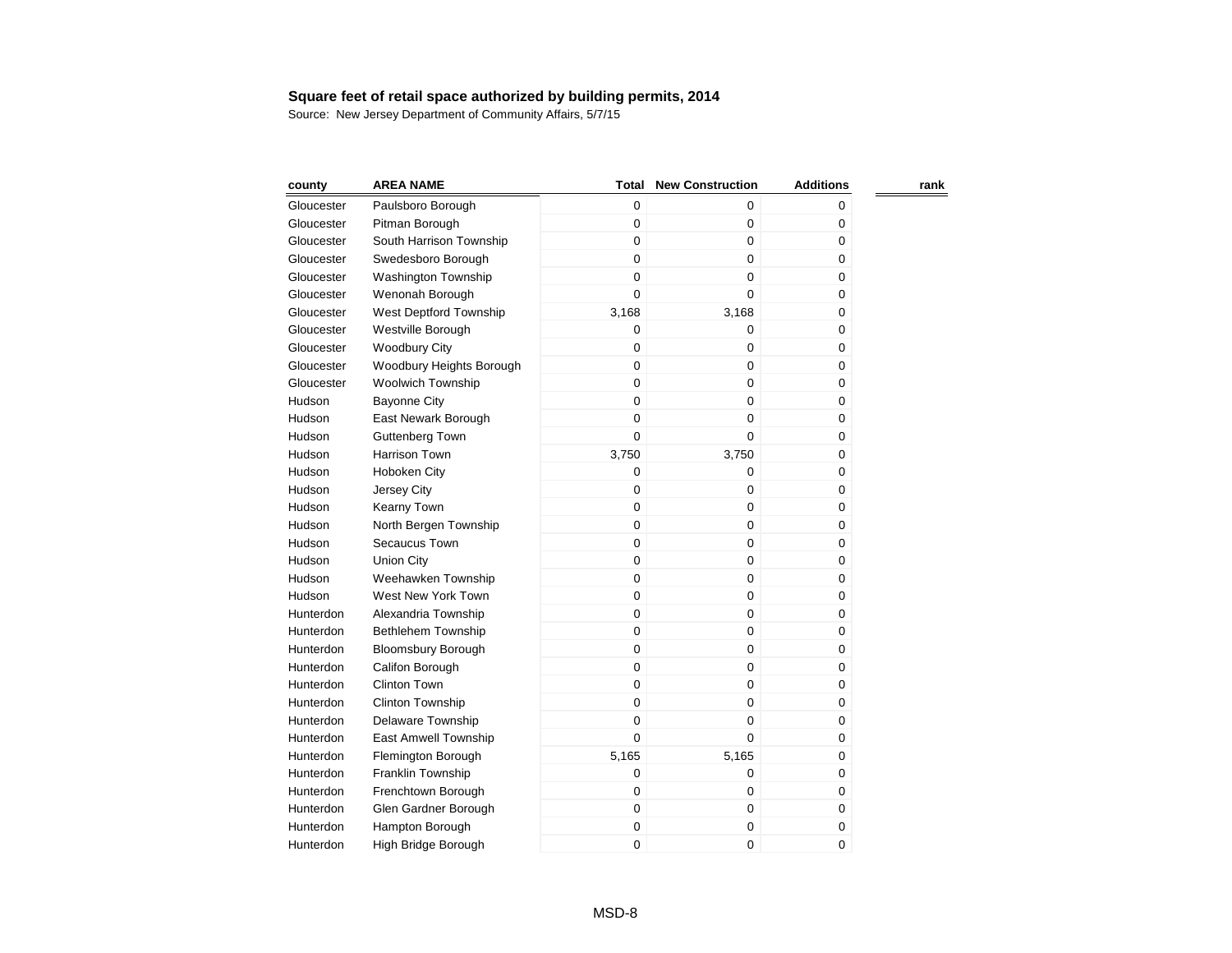| county    | <b>AREA NAME</b>            | Total                | <b>New Construction</b> | <b>Additions</b> | rank |
|-----------|-----------------------------|----------------------|-------------------------|------------------|------|
| Hunterdon | <b>Holland Township</b>     | $\mathbf 0$          | $\mathbf 0$             | 0                |      |
| Hunterdon | Kingwood Township           | 0                    | $\boldsymbol{0}$        | 0                |      |
| Hunterdon | Lambertville City           | 0                    | $\boldsymbol{0}$        | 0                |      |
| Hunterdon | Lebanon Borough             | 0                    | $\mathbf 0$             | 0                |      |
| Hunterdon | Lebanon Township            | 0                    | $\mathbf 0$             | 0                |      |
| Hunterdon | Milford Borough             | 0                    | $\mathbf 0$             | 0                |      |
| Hunterdon | Raritan Township            | 2,359                | $\boldsymbol{0}$        | 2,359            |      |
| Hunterdon | <b>Readington Township</b>  | 1                    | $\mathbf{1}$            | 0                |      |
| Hunterdon | Stockton Borough            | 0                    | $\mathbf 0$             | 0                |      |
| Hunterdon | <b>Tewksbury Township</b>   | $\overline{0}$       | $\mathbf 0$             | 0                |      |
| Hunterdon | Union Township              | 0                    | $\mathbf 0$             | 0                |      |
| Hunterdon | <b>West Amwell Township</b> | $\mathbf{1}$         | $\mathbf{1}$            | 0                |      |
| Mercer    | East Windsor Township       | $\mathbf 0$          | $\mathbf 0$             | 0                |      |
| Mercer    | <b>Ewing Township</b>       | $\mathbf 0$          | $\mathbf 0$             | 0                |      |
| Mercer    | Hamilton Township           | $\mathbf 0$          | $\mathbf 0$             | 0                |      |
| Mercer    | <b>Hightstown Borough</b>   | $\mathbf 0$          | $\mathbf 0$             | 0                |      |
| Mercer    | Hopewell Borough            | $\overline{2}$       | $\mathbf 0$             | $\overline{2}$   |      |
| Mercer    | <b>Hopewell Township</b>    | $\mathbf 0$          | $\mathbf 0$             | 0                |      |
| Mercer    | Lawrence Township           | 27,224               | 27,224                  | 0                |      |
| Mercer    | Pennington Borough          | $\Omega$             | $\Omega$                | 0                |      |
| Mercer    | Princeton Borough           | See Princeton (1114) |                         |                  |      |
| Mercer    | Princeton Township          | 0                    | $\mathbf 0$             | 0                |      |
| Mercer    | <b>Trenton City</b>         | 1,960                | 1,960                   | 0                |      |
| Mercer    | Robbinsville Township       | 0                    | $\mathbf 0$             | 0                |      |
| Mercer    | West Windsor Township       | 0                    | $\mathbf 0$             | 0                |      |
| Middlesex | Carteret Borough            | 0                    | $\mathbf 0$             | 0                |      |
| Middlesex | Cranbury Township           | $\mathbf 0$          | $\mathbf 0$             | 0                |      |
| Middlesex | Dunellen Borough            | 0                    | $\mathbf 0$             | 0                |      |
| Middlesex | East Brunswick Township     | 15,168               | 15,168                  | 0                |      |
| Middlesex | <b>Edison Township</b>      | 0                    | $\mathbf 0$             | 0                |      |
| Middlesex | Helmetta Borough            | 0                    | 0                       | 0                |      |
| Middlesex | Highland Park Borough       | $\mathbf 0$          | $\mathbf 0$             | 0                |      |
| Middlesex | Jamesburg Borough           | $\mathbf 0$          | $\mathbf 0$             | 0                |      |
| Middlesex | Old Bridge Township         | $\mathbf 0$          | $\pmb{0}$               | 0                |      |
| Middlesex | Metuchen Borough            | 0                    | $\pmb{0}$               | 0                |      |
| Middlesex | Middlesex Borough           | 0                    | $\pmb{0}$               | 0                |      |
| Middlesex | Milltown Borough            | 0                    | $\mathbf 0$             | 0                |      |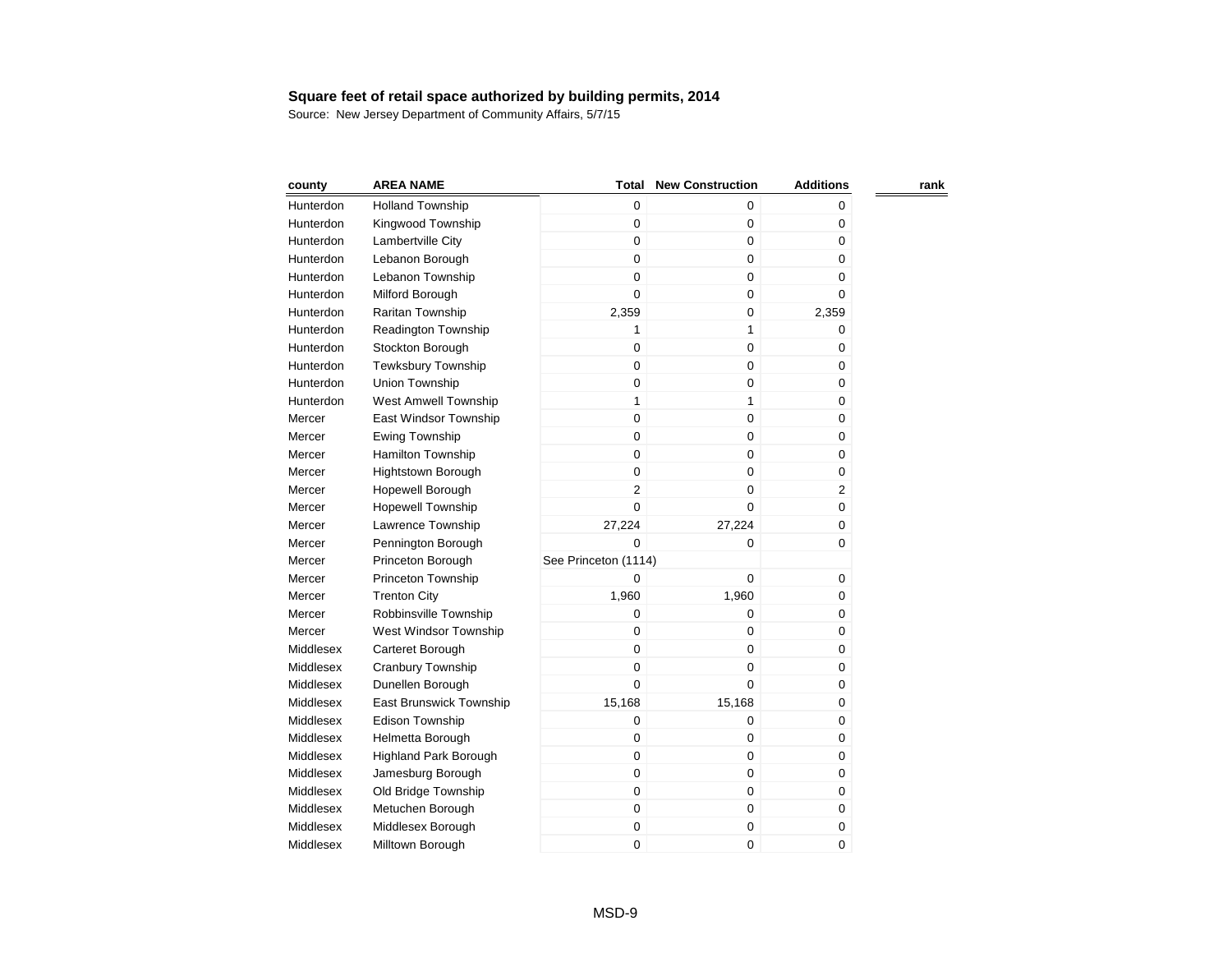| county    | <b>AREA NAME</b>             | Total       | <b>New Construction</b> | <b>Additions</b> | rank |
|-----------|------------------------------|-------------|-------------------------|------------------|------|
| Middlesex | Monroe Township              | $\mathbf 0$ | $\mathbf 0$             | 0                |      |
| Middlesex | New Brunswick City           | 0           | $\pmb{0}$               | 0                |      |
| Middlesex | North Brunswick Township     | 0           | $\pmb{0}$               | 0                |      |
| Middlesex | Perth Amboy City             | 0           | $\mathbf 0$             | 0                |      |
| Middlesex | Piscataway Township          | 0           | $\mathbf 0$             | 0                |      |
| Middlesex | Plainsboro Township          | 0           | $\mathbf 0$             | 0                |      |
| Middlesex | Sayreville Borough           | 0           | $\mathbf 0$             | 0                |      |
| Middlesex | South Amboy City             | 0           | $\mathbf 0$             | 0                |      |
| Middlesex | South Brunswick Township     | 0           | $\pmb{0}$               | 0                |      |
| Middlesex | South Plainfield Borough     | 0           | $\mathbf 0$             | 0                |      |
| Middlesex | South River Borough          | 0           | $\mathbf 0$             | $\pmb{0}$        |      |
| Middlesex | Spotswood Borough            | 0           | $\Omega$                | 0                |      |
| Middlesex | Woodbridge Township          | 210,914     | 204,774                 | 6,140            |      |
| Monmouth  | Allenhurst Borough           | 0           | $\pmb{0}$               | 0                |      |
| Monmouth  | Allentown Borough            | $\mathbf 0$ | $\mathbf 0$             | 0                |      |
| Monmouth  | Asbury Park City             | $\mathbf 0$ | $\mathbf 0$             | 0                |      |
| Monmouth  | Atlantic Highlands Borough   | $\mathbf 0$ | $\Omega$                | 0                |      |
| Monmouth  | Avon-by-the-Sea Borough      | 1,326       | 1,326                   | 0                |      |
| Monmouth  | Belmar Borough               | 0           | $\mathbf 0$             | 0                |      |
| Monmouth  | <b>Bradley Beach Borough</b> | 0           | $\pmb{0}$               | 0                |      |
| Monmouth  | <b>Brielle Borough</b>       | $\mathbf 0$ | $\mathbf 0$             | 0                |      |
| Monmouth  | <b>Colts Neck Township</b>   | $\mathbf 0$ | $\mathbf 0$             | 0                |      |
| Monmouth  | Deal Borough                 | 0           | $\Omega$                | 0                |      |
| Monmouth  | Eatontown Borough            | 5,316       | 5,316                   | 0                |      |
| Monmouth  | Englishtown Borough          | 0           | $\mathbf 0$             | 0                |      |
| Monmouth  | Fair Haven Borough           | 0           | $\mathbf 0$             | 0                |      |
| Monmouth  | Farmingdale Borough          | 0           | 0                       | 0                |      |
| Monmouth  | Freehold Borough             | $\mathbf 0$ | $\mathbf 0$             | 0                |      |
| Monmouth  | Freehold Township            | 8,000       | 8,000                   | 0                |      |
| Monmouth  | <b>Highlands Borough</b>     | 14,838      | 14,838                  | 0                |      |
| Monmouth  | <b>Holmdel Township</b>      | $\mathbf 0$ | $\mathbf 0$             | 0                |      |
| Monmouth  | <b>Howell Township</b>       | 227,850     | 217,330                 | 10,520           |      |
| Monmouth  | Interlaken Borough           | 0           | $\mathbf 0$             | 0                |      |
| Monmouth  | Keansburg Borough            | 0           | $\pmb{0}$               | 0                |      |
| Monmouth  | Keyport Borough              | 0           | $\pmb{0}$               | 0                |      |
| Monmouth  | Little Silver Borough        | 0           | $\pmb{0}$               | 0                |      |
| Monmouth  | Loch Arbour Village          | 0           | $\mathbf 0$             | 0                |      |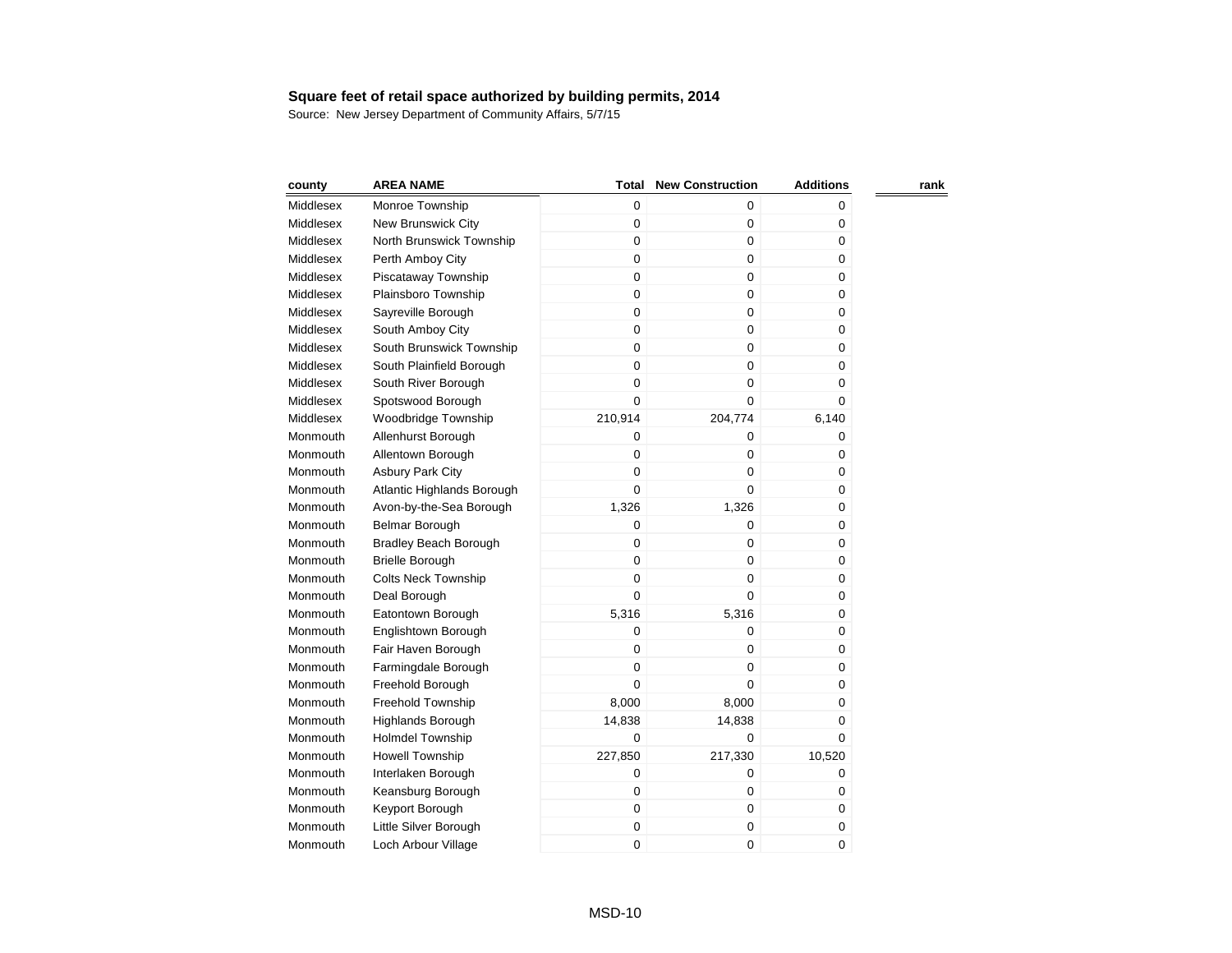| county        | <b>AREA NAME</b>            | <b>Total</b> | <b>New Construction</b> | <b>Additions</b> | rank |
|---------------|-----------------------------|--------------|-------------------------|------------------|------|
| Monmouth      | Long Branch City            | 16,712       | 14,570                  | 2,142            |      |
| Monmouth      | Manalapan Township          | 14,725       | 14,725                  | 0                |      |
| Monmouth      | Manasquan Borough           | 0            | 0                       | 0                |      |
| Monmouth      | Marlboro Township           | $\mathbf 0$  | $\mathbf 0$             | 0                |      |
| Monmouth      | Matawan Borough             | 5,040        | 5,040                   | 0                |      |
| Monmouth      | Aberdeen Township           | 0            | 0                       | 0                |      |
| Monmouth      | Middletown Township         | 0            | $\pmb{0}$               | 0                |      |
| Monmouth      | Millstone Township          | $\mathbf 0$  | $\mathbf 0$             | 0                |      |
| Monmouth      | Monmouth Beach Borough      | $\mathbf 0$  | $\mathbf 0$             | 0                |      |
| Monmouth      | Neptune Township            | $\mathbf 0$  | $\mathbf 0$             | 0                |      |
| Monmouth      | Neptune City Borough        | $\mathbf 0$  | $\pmb{0}$               | 0                |      |
| Monmouth      | <b>Tinton Falls Borough</b> | $\mathbf 0$  | $\pmb{0}$               | 0                |      |
| Monmouth      | Ocean Township              | $\mathsf 0$  | $\mathbf 0$             | 0                |      |
| Monmouth      | Oceanport Borough           | $\mathbf 0$  | $\mathbf 0$             | 0                |      |
| Monmouth      | <b>Hazlet Township</b>      | $\mathbf 0$  | $\mathbf 0$             | 0                |      |
| Monmouth      | Red Bank Borough            | 5,220        | 5,220                   | 0                |      |
| Monmouth      | Roosevelt Borough           | 0            | $\boldsymbol{0}$        | 0                |      |
| Monmouth      | Rumson Borough              | $\mathbf 0$  | $\mathbf 0$             | 0                |      |
| Monmouth      | Sea Bright Borough          | $\mathbf 0$  | $\mathbf 0$             | 0                |      |
| Monmouth      | Sea Girt Borough            | $\mathbf 0$  | $\Omega$                | 0                |      |
| Monmouth      | Shrewsbury Borough          | 10,109       | 10,109                  | 0                |      |
| Monmouth      | Shrewsbury Township         | 0            | $\boldsymbol{0}$        | 0                |      |
| Monmouth      | Lake Como Borough           | $\mathbf 0$  | $\mathbf 0$             | 0                |      |
| Monmouth      | Spring Lake Borough         | $\mathbf 0$  | $\mathbf 0$             | 0                |      |
| Monmouth      | Spring Lake Heights Boro    | 3,000        | 3,000                   | 0                |      |
| Monmouth      | Union Beach Borough         | 0            | $\mathbf 0$             | 0                |      |
| Monmouth      | Upper Freehold Township     | $\mathbf 0$  | $\mathbf 0$             | 0                |      |
| Monmouth      | Wall Township               | $\mathbf 0$  | 0                       | 0                |      |
| Monmouth      | West Long Branch Borough    | 0            | $\mathbf 0$             | 0                |      |
| <b>Morris</b> | <b>Boonton Town</b>         | 0            | $\pmb{0}$               | 0                |      |
| Morris        | <b>Boonton Township</b>     | 0            | $\pmb{0}$               | 0                |      |
| <b>Morris</b> | <b>Butler Borough</b>       | $\mathbf 0$  | 0                       | 0                |      |
| <b>Morris</b> | Chatham Borough             | $\mathbf 0$  | $\mathbf 0$             | 0                |      |
| Morris        | Chatham Township            | $\mathbf 0$  | $\boldsymbol{0}$        | 0                |      |
| Morris        | Chester Borough             | 0            | $\boldsymbol{0}$        | 0                |      |
| <b>Morris</b> | <b>Chester Township</b>     | 0            | $\boldsymbol{0}$        | 0                |      |
| Morris        | Denville Township           | $\mathbf 0$  | 0                       | 0                |      |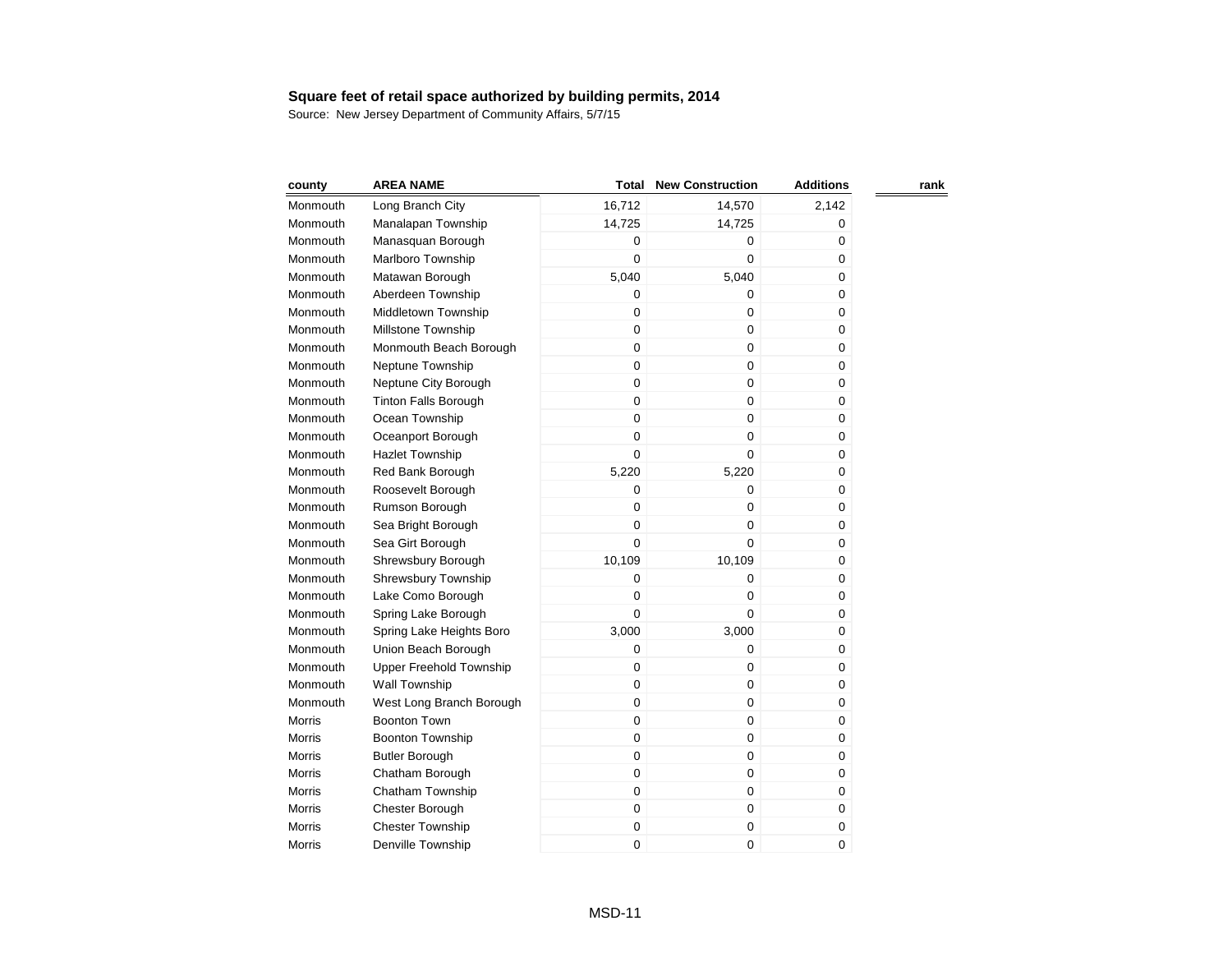| county        | <b>AREA NAME</b>          | <b>Total</b> | <b>New Construction</b> | <b>Additions</b> | rank |
|---------------|---------------------------|--------------|-------------------------|------------------|------|
| Morris        | Dover Town                | 0            | 0                       | 0                |      |
| Morris        | East Hanover Township     | $\mathbf 0$  | $\mathbf 0$             | 0                |      |
| <b>Morris</b> | Florham Park Borough      | $\pmb{0}$    | 0                       | 0                |      |
| <b>Morris</b> | Hanover Township          | 0            | 0                       | 0                |      |
| Morris        | <b>Harding Township</b>   | $\mathbf 0$  | 0                       | 0                |      |
| Morris        | Jefferson Township        | $\mathbf 0$  | 0                       | 0                |      |
| <b>Morris</b> | Kinnelon Borough          | $\mathbf 0$  | 0                       | 0                |      |
| <b>Morris</b> | Lincoln Park Borough      | $\mathbf 0$  | 0                       | $\pmb{0}$        |      |
| Morris        | Madison Borough           | $\mathbf 0$  | $\mathbf 0$             | $\mathbf 0$      |      |
| Morris        | Mendham Borough           | $\mathbf 0$  | 0                       | 0                |      |
| Morris        | Mendham Township          | $\mathbf 0$  | 0                       | 0                |      |
| <b>Morris</b> | Mine Hill Township        | $\pmb{0}$    | 0                       | $\pmb{0}$        |      |
| Morris        | Montville Township        | $\mathbf{1}$ | $\mathbf{1}$            | $\mathbf 0$      |      |
| Morris        | Morris Township           | 0            | $\pmb{0}$               | 0                |      |
| Morris        | Morris Plains Borough     | $\pmb{0}$    | $\mathbf 0$             | 0                |      |
| <b>Morris</b> | Morristown Town           | 0            | $\pmb{0}$               | $\pmb{0}$        |      |
| <b>Morris</b> | Mountain Lakes Borough    | 0            | $\mathbf 0$             | $\mathbf 0$      |      |
| <b>Morris</b> | Mount Arlington Borough   | 0            | $\mathbf 0$             | 0                |      |
| Morris        | Mount Olive Township      | 0            | $\mathbf 0$             | 0                |      |
| <b>Morris</b> | Netcong Borough           | 0            | 0                       | $\mathbf 0$      |      |
| <b>Morris</b> | Parsippany-Troy Hills Twp | 6,895        | 6,895                   | 0                |      |
| <b>Morris</b> | Long Hill Township        | 0            | 0                       | 0                |      |
| Morris        | Pequannock Township       | 0            | 0                       | 0                |      |
| Morris        | Randolph Township         | 136          | $\pmb{0}$               | 136              |      |
| Morris        | Riverdale Borough         | 0            | $\pmb{0}$               | 0                |      |
| <b>Morris</b> | Rockaway Borough          | 0            | 0                       | 0                |      |
| Morris        | Rockaway Township         | $\mathbf 0$  | 0                       | 0                |      |
| <b>Morris</b> | Roxbury Township          | 4,000        | 4,000                   | 0                |      |
| Morris        | Victory Gardens Borough   | 0            | 0                       | 0                |      |
| <b>Morris</b> | Washington Township       | 0            | 0                       | 0                |      |
| Morris        | Wharton Borough           | $\mathbf 0$  | 0                       | 0                |      |
| Ocean         | Barnegat Light Borough    | 0            | 0                       | 0                |      |
| Ocean         | Bay Head Borough          | $\mathbf 0$  | 0                       | $\pmb{0}$        |      |
| Ocean         | Beach Haven Borough       | 360          | $\mathbf 0$             | 360              |      |
| Ocean         | Beachwood Borough         | $\mathbf 0$  | 0                       | 0                |      |
| Ocean         | <b>Berkeley Township</b>  | 0            | 0                       | 0                |      |
| Ocean         | <b>Brick Township</b>     | 179,103      | 179,103                 | 0                |      |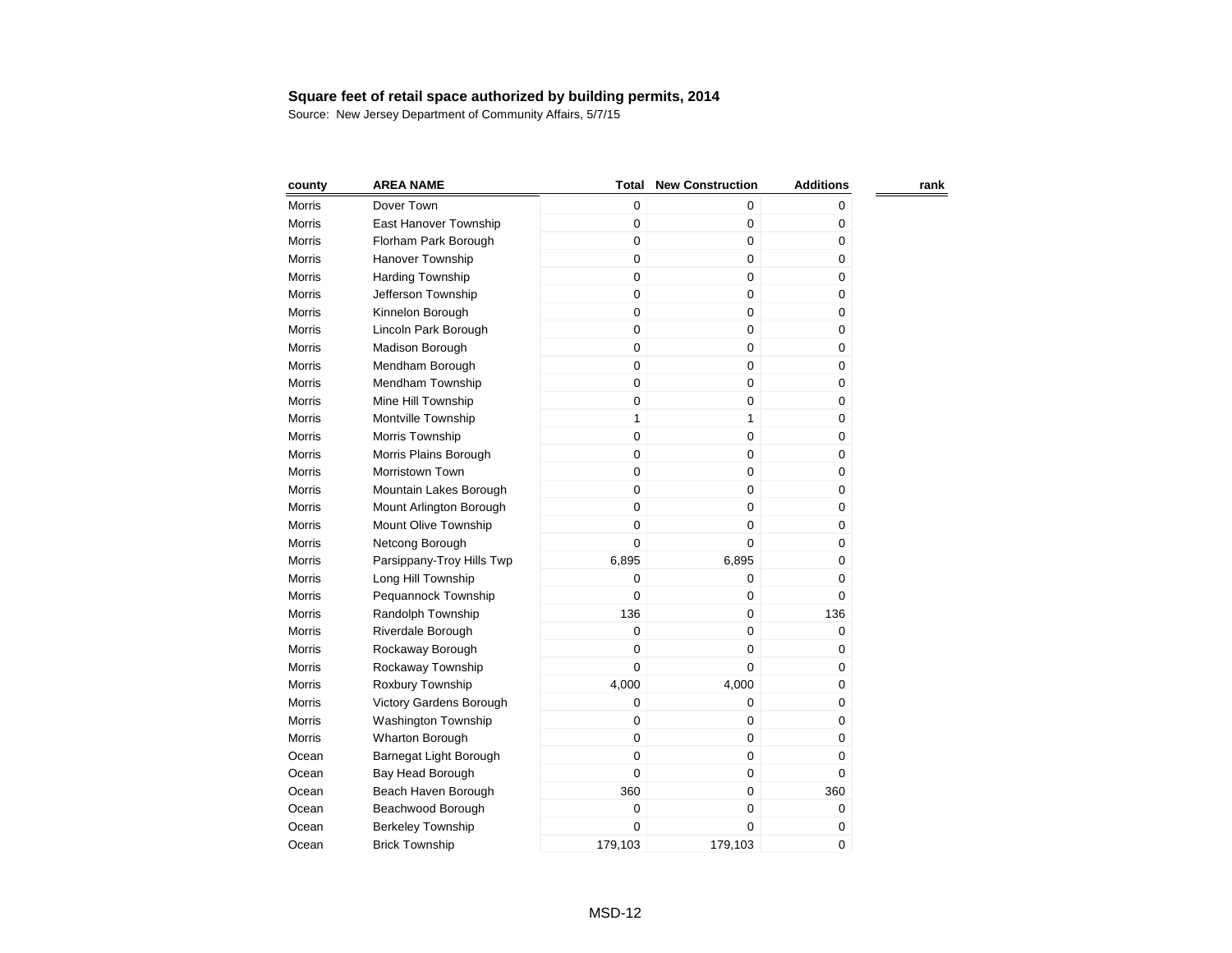| county  | <b>AREA NAME</b>              | Total       | <b>New Construction</b> | <b>Additions</b> | rank |
|---------|-------------------------------|-------------|-------------------------|------------------|------|
| Ocean   | <b>Toms River Township</b>    | 4,505       | 4,505                   | 0                |      |
| Ocean   | Eagleswood Township           | 0           | 0                       | 0                |      |
| Ocean   | Harvey Cedars Borough         | 0           | 0                       | 0                |      |
| Ocean   | <b>Island Heights Borough</b> | 0           | 0                       | 0                |      |
| Ocean   | Jackson Township              | $\mathbf 0$ | $\mathbf 0$             | 0                |      |
| Ocean   | Lacey Township                | $\mathbf 0$ | 0                       | 0                |      |
| Ocean   | Lakehurst Borough             | $\mathbf 0$ | 0                       | 0                |      |
| Ocean   | Lakewood Township             | 56,501      | 55,442                  | 1,059            |      |
| Ocean   | Lavallette Borough            | 0           | 0                       | 0                |      |
| Ocean   | Little Egg Harbor Township    | 159,922     | 159,922                 | 0                |      |
| Ocean   | Long Beach Township           | $\mathbf 0$ | 0                       | 0                |      |
| Ocean   | Manchester Township           | 14,490      | 14,490                  | 0                |      |
| Ocean   | Mantoloking Borough           | $\mathbf 0$ | 0                       | 0                |      |
| Ocean   | Ocean Township                | 9,840       | 9,840                   | 0                |      |
| Ocean   | Ocean Gate Borough            | 0           | $\mathbf 0$             | 0                |      |
| Ocean   | Pine Beach Borough            | 0           | 0                       | 0                |      |
| Ocean   | <b>Plumsted Township</b>      | 0           | 0                       | 0                |      |
| Ocean   | Point Pleasant Borough        | 0           | 0                       | 0                |      |
| Ocean   | Point Pleasant Beach Boro     | 0           | 0                       | 0                |      |
| Ocean   | Seaside Heights Borough       | 650         | 650                     | 0                |      |
| Ocean   | Seaside Park Borough          | 0           | 0                       | 0                |      |
| Ocean   | Ship Bottom Borough           | 3,857       | 3,857                   | 0                |      |
| Ocean   | South Toms River Borough      | 0           | 0                       | 0                |      |
| Ocean   | <b>Stafford Township</b>      | 2,624       | 0                       | 2,624            |      |
| Ocean   | Surf City Borough             | 0           | 0                       | 0                |      |
| Ocean   | <b>Tuckerton Borough</b>      | 0           | 0                       | 0                |      |
| Ocean   | <b>Barnegat Township</b>      | 0           | 0                       | 0                |      |
| Passaic | Bloomingdale Borough          | 0           | 0                       | 0                |      |
| Passaic | <b>Clifton City</b>           | 0           | 0                       | 0                |      |
| Passaic | Haledon Borough               | 0           | 0                       | 0                |      |
| Passaic | Hawthorne Borough             | 0           | 0                       | 0                |      |
| Passaic | Little Falls Township         | 8,625       | 8,625                   | 0                |      |
| Passaic | North Haledon Borough         | 0           | 0                       | 0                |      |
| Passaic | Passaic City                  | 0           | 0                       | 0                |      |
| Passaic | Paterson City                 | 15,763      | 15,763                  | 0                |      |
| Passaic | Pompton Lakes Borough         | 0           | 0                       | 0                |      |
| Passaic | Prospect Park Borough         | 0           | 0                       | 0                |      |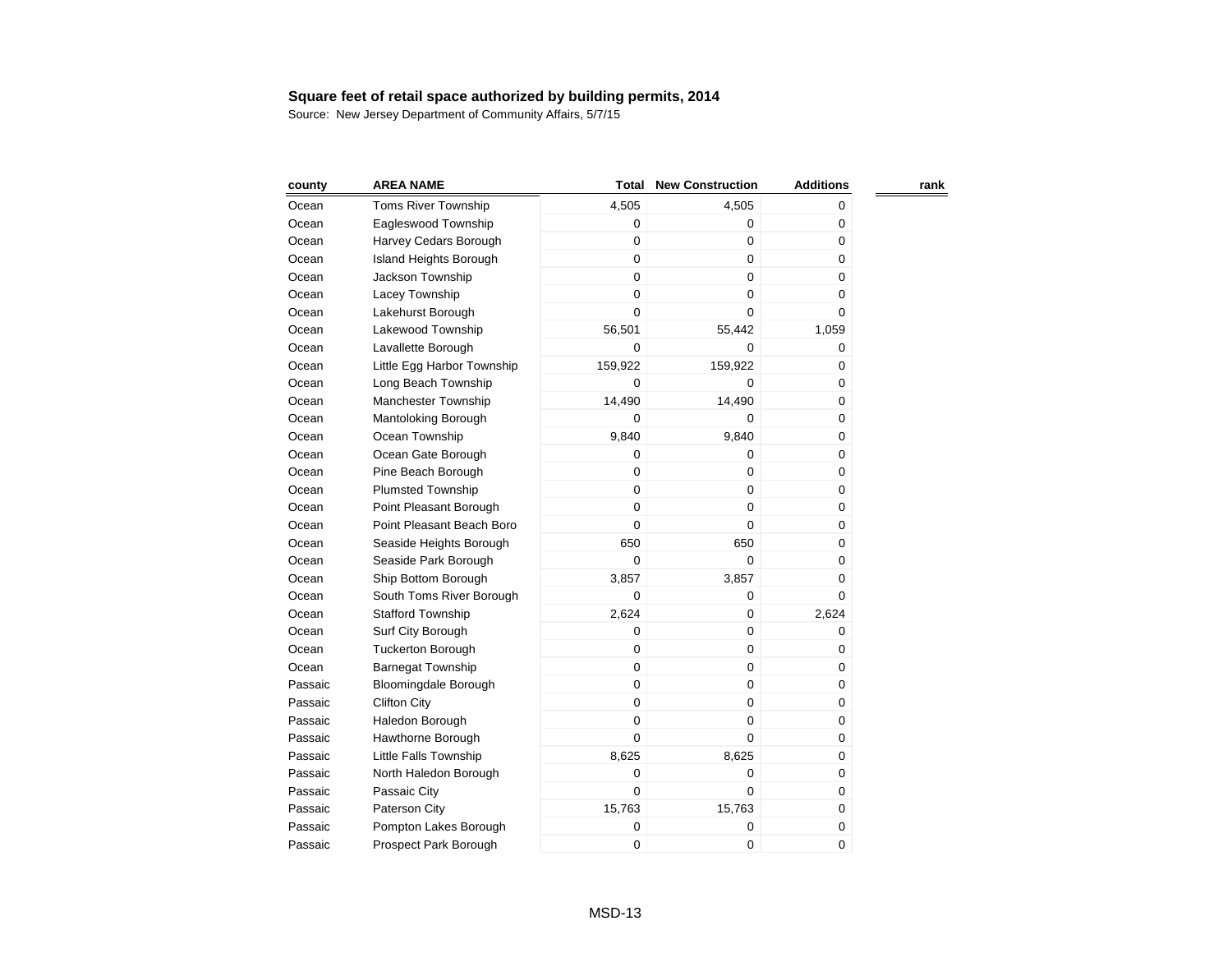| county   | <b>AREA NAME</b>              | Total       | <b>New Construction</b> | <b>Additions</b> | rank |
|----------|-------------------------------|-------------|-------------------------|------------------|------|
| Passaic  | Ringwood Borough              | 0           | 0                       | 0                |      |
| Passaic  | <b>Totowa Borough</b>         | $\mathbf 0$ | $\mathbf 0$             | 0                |      |
| Passaic  | Wanaque Borough               | $\mathbf 0$ | $\pmb{0}$               | 0                |      |
| Passaic  | Wayne Township                | 225,706     | 225,706                 | 0                |      |
| Passaic  | West Milford Township         | $\mathbf 0$ | $\mathbf 0$             | 0                |      |
| Passaic  | Woodland Park Borough         | 4,200       | 4,200                   | 0                |      |
| Salem    | Alloway Township              | 0           | 0                       | 0                |      |
| Salem    | Elmer Borough                 | $\mathbf 0$ | $\mathbf 0$             | 0                |      |
| Salem    | Elsinboro Township            | $\mathbf 0$ | $\mathbf 0$             | 0                |      |
| Salem    | Lower Alloways Creek Twp      | $\mathbf 0$ | $\mathbf 0$             | 0                |      |
| Salem    | <b>Mannington Township</b>    | $\mathbf 0$ | $\pmb{0}$               | 0                |      |
| Salem    | Oldmans Township              | $\mathbf 0$ | $\mathbf 0$             | 0                |      |
| Salem    | Penns Grove Borough           | 2,412       | $\mathbf 0$             | 2,412            |      |
| Salem    | Pennsville Township           | $\mathbf 0$ | $\mathbf 0$             | 0                |      |
| Salem    | Pilesgrove Township           | $\mathbf 0$ | $\mathbf 0$             | 0                |      |
| Salem    | Pittsgrove Township           | $\mathbf 0$ | $\mathbf 0$             | $\pmb{0}$        |      |
| Salem    | Quinton Township              | 9,600       | 9,600                   | $\mathbf 0$      |      |
| Salem    | Salem City                    | $\mathbf 0$ | $\mathbf 0$             | 0                |      |
| Salem    | <b>Carneys Point Township</b> | $\mathbf 0$ | $\mathbf 0$             | 0                |      |
| Salem    | Upper Pittsgrove Township     | $\pmb{0}$   | $\pmb{0}$               | $\pmb{0}$        |      |
| Salem    | Woodstown Borough             | $\mathbf 0$ | $\mathbf 0$             | 0                |      |
| Somerset | <b>Bedminster Township</b>    | $\pmb{0}$   | $\mathbf 0$             | 0                |      |
| Somerset | <b>Bernards Township</b>      | $\mathbf 0$ | $\mathbf 0$             | 0                |      |
| Somerset | Bernardsville Borough         | $\mathbf 0$ | $\pmb{0}$               | 0                |      |
| Somerset | Bound Brook Borough           | $\mathbf 0$ | $\pmb{0}$               | 0                |      |
| Somerset | <b>Branchburg Township</b>    | $\mathbf 0$ | $\mathbf 0$             | 0                |      |
| Somerset | <b>Bridgewater Township</b>   | 495         | $\pmb{0}$               | 495              |      |
| Somerset | Far Hills Borough             | $\mathbf 0$ | $\mathbf 0$             | 0                |      |
| Somerset | Franklin Township             | 17,257      | 17,257                  | 0                |      |
| Somerset | Green Brook Township          | $\mathbf 0$ | $\pmb{0}$               | 0                |      |
| Somerset | Hillsborough Township         | $\mathbf 0$ | 0                       | 0                |      |
| Somerset | Manville Borough              | $\mathbf 0$ | 0                       | 0                |      |
| Somerset | Millstone Borough             | $\mathbf 0$ | 0                       | 0                |      |
| Somerset | Montgomery Township           | $\mathbf 0$ | $\mathbf 0$             | 0                |      |
| Somerset | North Plainfield Borough      | $\mathbf 0$ | $\pmb{0}$               | 0                |      |
| Somerset | Peapack and Gladstone Boroug  | $\pmb{0}$   | $\pmb{0}$               | $\pmb{0}$        |      |
| Somerset | Raritan Borough               | $\mathbf 0$ | 0                       | 0                |      |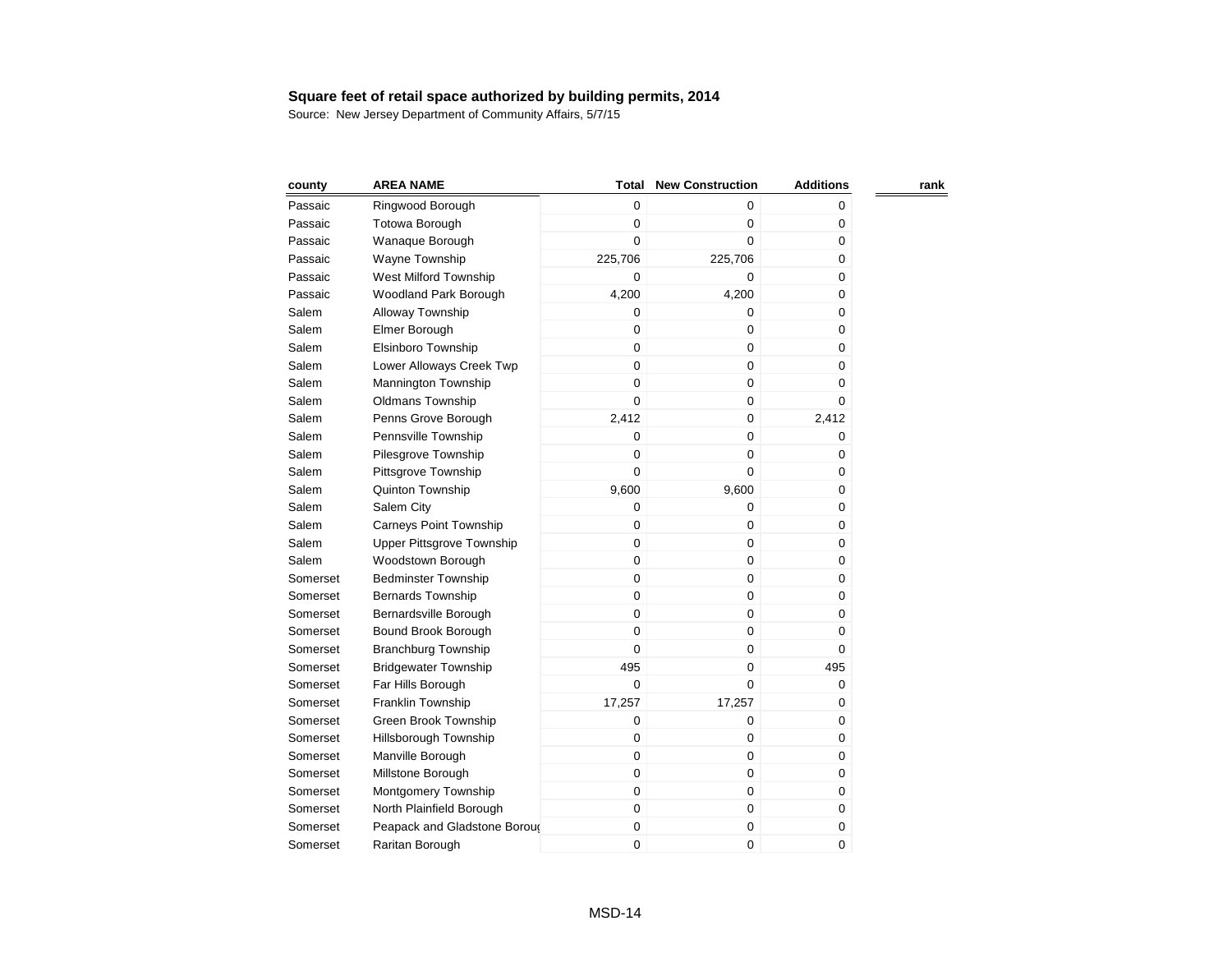| county        | <b>AREA NAME</b>                 | Total       | <b>New Construction</b> | <b>Additions</b> | rank |
|---------------|----------------------------------|-------------|-------------------------|------------------|------|
| Somerset      | Rocky Hill Borough               | 0           | 0                       | 0                |      |
| Somerset      | Somerville Borough               | 0           | 0                       | 0                |      |
| Somerset      | South Bound Brook Boro           | 0           | 0                       | 0                |      |
| Somerset      | Warren Township                  | 0           | 0                       | 0                |      |
| Somerset      | Watchung Borough                 | 0           | 0                       | 0                |      |
| Sussex        | Andover Borough                  | $\mathbf 0$ | 0                       | 0                |      |
| Sussex        | Andover Township                 | 0           | 0                       | 0                |      |
| Sussex        | Branchville Borough              | $\mathsf 0$ | 0                       | 0                |      |
| Sussex        | <b>Byram Township</b>            | $\mathbf 0$ | $\mathbf 0$             | 0                |      |
| Sussex        | <b>Frankford Township</b>        | $\mathbf 0$ | 0                       | 0                |      |
| Sussex        | Franklin Borough                 | 23,766      | 23,766                  | 0                |      |
| Sussex        | Fredon Township                  | $\mathbf 0$ | 0                       | 0                |      |
| Sussex        | Green Township                   | 0           | 0                       | 0                |      |
| Sussex        | Hamburg Borough                  | 5,880       | 5,880                   | 0                |      |
| Sussex        | <b>Hampton Township</b>          | $\mathbf 0$ | 0                       | 0                |      |
| Sussex        | Hardyston Township               | 750         | 0                       | 750              |      |
| Sussex        | Hopatcong Borough                | 0           | $\mathbf 0$             | 0                |      |
| Sussex        | Lafayette Township               | 0           | $\mathbf 0$             | 0                |      |
| Sussex        | Montague Township                | 0           | 0                       | 0                |      |
| Sussex        | Newton Town                      | 0           | 0                       | 0                |      |
| Sussex        | Ogdensburg Borough               | 0           | $\mathbf 0$             | 0                |      |
| Sussex        | Sandyston Township               | 0           | $\mathbf 0$             | 0                |      |
| Sussex        | Sparta Township                  | 3,010       | 3,010                   | 0                |      |
| Sussex        | Stanhope Borough                 | 0           | 0                       | 0                |      |
| Sussex        | <b>Stillwater Township</b>       | 0           | 0                       | 0                |      |
| Sussex        | Sussex Borough                   | 92          | 0                       | 92               |      |
| Sussex        | Vernon Township                  | 0           | 0                       | 0                |      |
| <b>Sussex</b> | <b>Walpack Township</b>          | 0           | 0                       | 0                |      |
| Sussex        | <b>Wantage Township</b>          | $\mathbf 0$ | 0                       | 0                |      |
| Union         | <b>Berkeley Heights Township</b> | 7,388       | 0                       | 7,388            |      |
| Union         | <b>Clark Township</b>            | 121,132     | 121,132                 | 0                |      |
| Union         | Cranford Township                | 0           | 0                       | 0                |      |
| Union         | <b>Elizabeth City</b>            | 29,320      | 0                       | 29,320           |      |
| Union         | Fanwood Borough                  | 0           | 0                       | 0                |      |
| Union         | Garwood Borough                  | 0           | 0                       | 0                |      |
| Union         | Hillside Township                | 9,000       | 9,000                   | 0                |      |
| Union         | Kenilworth Borough               | 0           | 0                       | 0                |      |